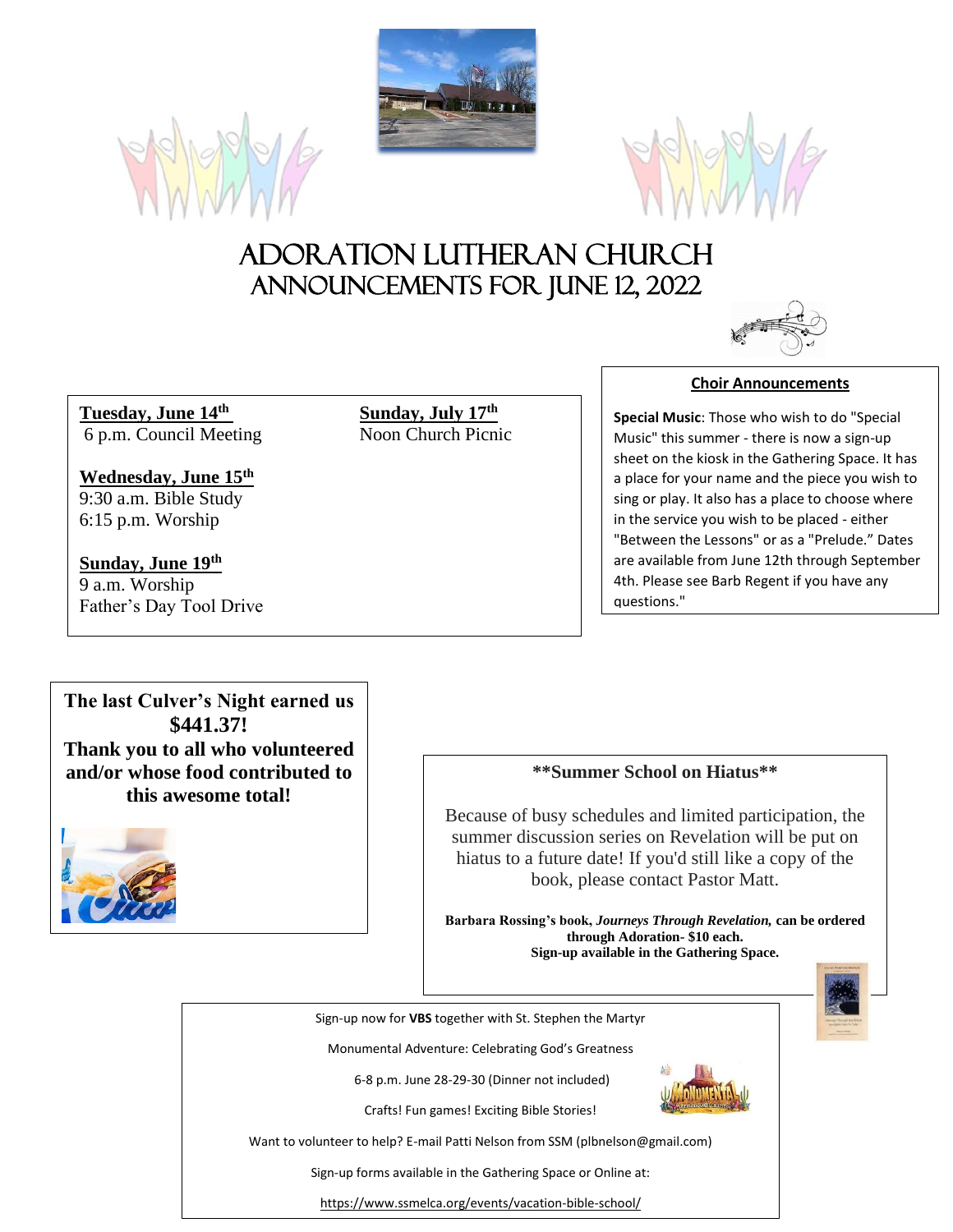Mark your calendars! Adoration will be holding its annual Father's Day Tool Drive to benefit Milwaukee Habitat for Humanity on Sunday, June 19th. Donations of new or gently used tools are greatly appreciated. (Ex shovels, rakes, hand tools, painting supplies) Don't have tools to spare or time to purchase new? Cash donations will also be accepted.

# **We Can't Wait!**

The church picnic will be on Sunday, July 17, 2022, starting at Noon. We welcome St. Paul's to join us! More information to follow in the future!



#### **Summer 2022 Directory**

We will be publishing a Summer Directory at the end of June, so if you have any changes to be made to names, address, phone number(s) and email address(es), please send an email to adorationlutheran@gmail.com by Sunday, June 12th or call the church office. If you wish to add or change an existing picture, please be sure to email a clear copy in .JPEG or .PNG format.



\*Also, if you know someone who should be added to our email and/or mailing lists, please let us know by sending an email to the church office at: adorationlutheran@gmail.com or by calling 414.281.0414 during office hours.



n

#### **Adoration is Reconciling in Christ! What does this mean?**

Since 2001, Adoration formally joined and has extended welcome to all through participation as an RIC (Reconciling in Christ) congregation. In part, this means that our congregation welcomes all persons--without regard to race, ethnicity, social status, gender, sexual orientation or ability to full membership and parcipation in the ministry and life of the church.

Since 1983, the Reconciling in Christ (RIC) Program has been a public way for faith communities to see, name, celebrate, and advocate for people of all sexual orientations, gender identities, and gender expressions in the Lutheran church. The RIC Program is made up of congregations, synods, colleges, seminaries, outdoor ministries, and other Lutheran organizations. The purpose of the RIC Program is to ensure the welcome, inclusion, celebration, and advocacy for people of all sexual orientations, gender identities, and gender expressions; work for racial equity and commit to anti-racist work and support this both locally and on a national level.



 $\overline{a}$